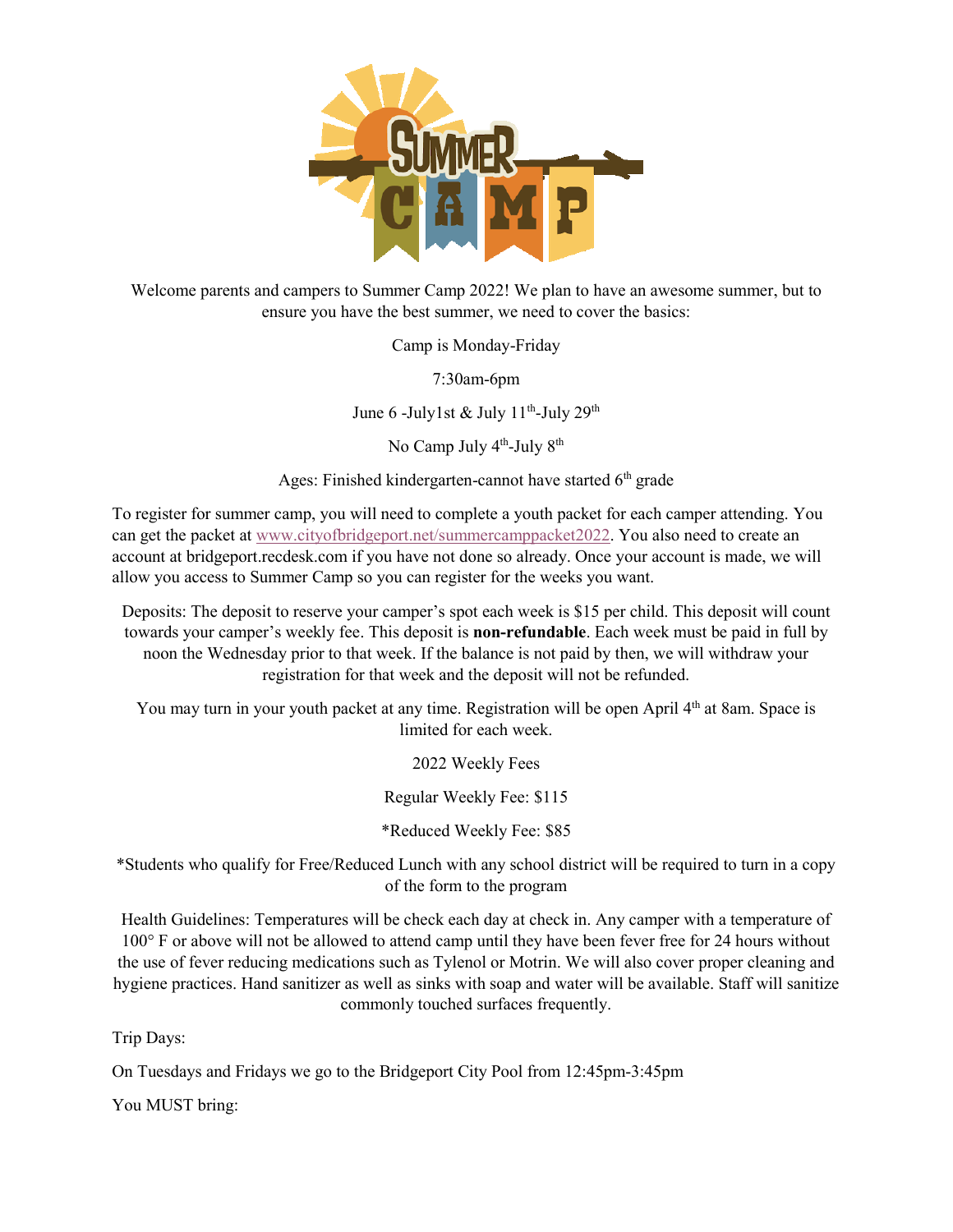- Swimsuit
- Towel
- Bag to carry swim things
- Sunscreen
	- o **This is a requirement, please make sure your camper has sunscreen for pool days!**
- A cover up or change of clothes is recommended as students are required to ride with clothing over their swimsuit to and from the pool. Sometimes swimsuits can be damp when returning from the pool and can get camper clothing wet

Each Week we will go on a small local field trip as well as a large field trip.

For the large field trip: Please arrive at camp by 9:30am.

You MUST bring:

- Camp t-shirt (we provide you with a shirt at the beginning of the summer)
- A disposable sack lunch…everything must be disposable!
- Sunscreen (we don't have any to provide and campers do not share sunscreen, with the exception of siblings if the parent wishes)

You may send money with your child to use on field trips or at the pool concession stand; however

your child will need to keep track of that money

Do's and Don'ts…….

Do come to camp ready to play!

Do make an account at bridgeport.recdesk.com and register for the weeks you plan on your child(ren) attending. You will need to turn in a packet and make an account and then we will add your children to the program so you can register.

Do make sure you have paid for the week of summer camp no later than the Wednesday noon of the prior week registered for or your child will not be able to attend the following week.

Do sign your child in and out every day (you can't just drop your child off at the door)

Do call if you need to get in touch with camp. Our camp cell phone number is (940) 394-6000. The phone is only on from 7:30am-6pm. We sometimes have patchy service in the building so please leave a voicemail and we will get back to you ASAP. We do accept text messages if that is easier for you.

Do use our separate number for texting: We can make and receive text messages but it will be a separate number than the one listed above. You can text (940) 240-2141. This is a separate number due to having to archive all text messages for Open Records Laws.

Do bring a lunch every day. There will be no access to microwaves. The school district does provide a Summer Feeding Program where they provide a free breakfast and lunch to those that want it, but have not set dates for that program yet.

Do wear appropriate clothing for running, jumping, and lots of playing

Do wear appropriate footwear…**we HIGHLY recommend closed toe shoes!!!!!!!!!!!!!!!!!!!!!!!**

Do put your child's name on their belongings brought to camp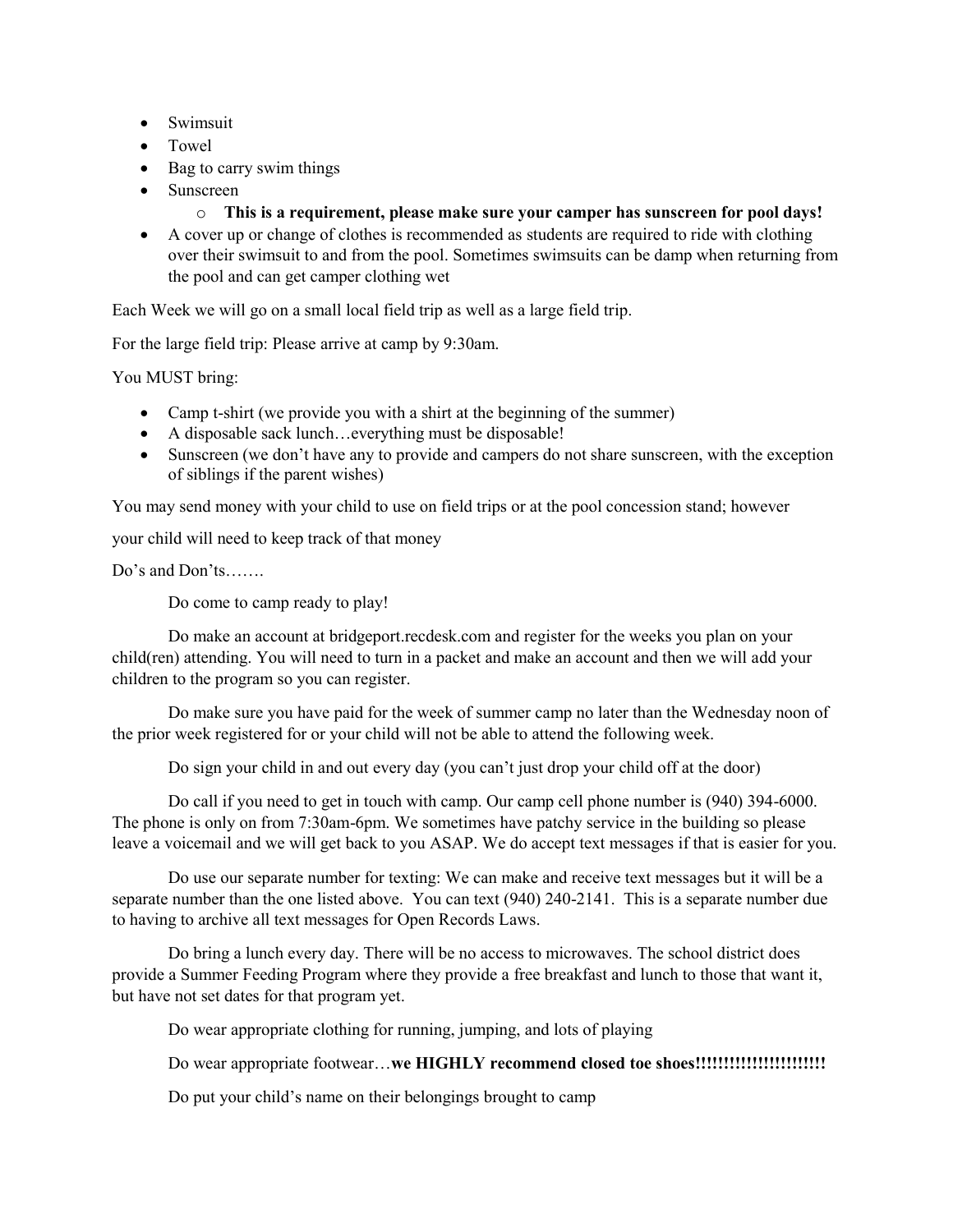Do bring a photo ID when signing your camper(s) out…that is until we learn your face

Do like our Facebook page [www.facebook.com/bridgeportparksrecreation,](http://www.facebook.com/bridgeportparksrecreation) as we will post photos of activities throughout the summer

Do plan on getting into the themes each week

Do bring a jacket and/or blanket as the gym can get chilly sometimes and we do watch movies in there.

Don't bring any toys,handheld games, cell phones, or electronics-we'll be too busy to need them

Don't show up to camp the week of July 4<sup>th</sup>-8th. We will not be there. Remember, camp ends on July 29<sup>th</sup>

Don't come to camp wearing your swimsuit under your clothes

Don't bring foods to snack on during the day, we provide 2 snacks and drinks throughout the day

Don't show up before 7:30am as we will not open the door until that time

Don't pick your child up after 6pm or you will be charged \$1.00 per minute per camper after 6pm